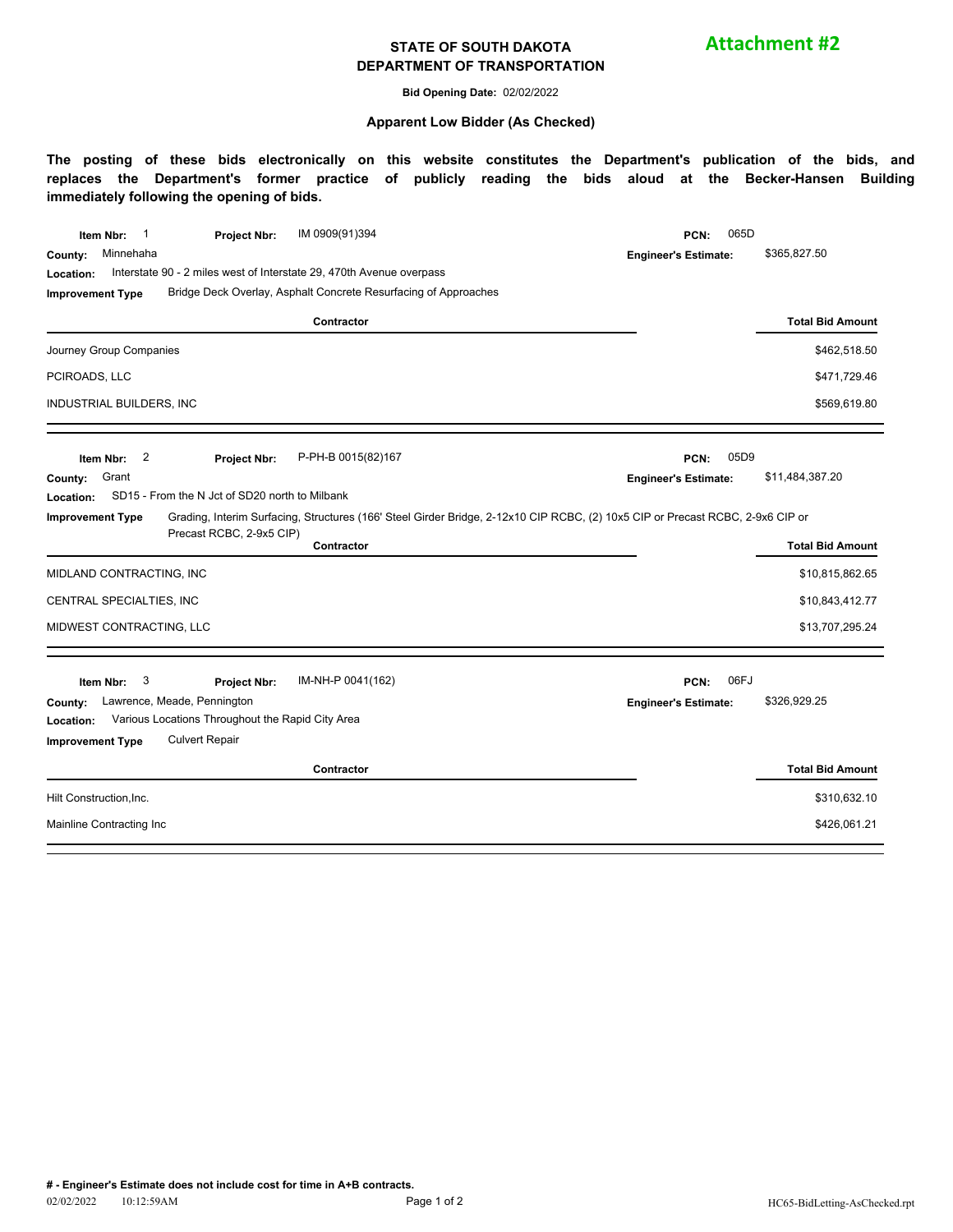#### **STATE OF SOUTH DAKOTA DEPARTMENT OF TRANSPORTATION**

**Bid Opening Date:** 02/02/2022

#### **Apparent Low Bidder (As Checked)**

**The posting of these bids electronically on this website constitutes the Department's publication of the bids, and replaces the Department's former practice of publicly reading the bids aloud at the Becker-Hansen Building immediately following the opening of bids.**

|                                         | Item Nbr:                                | 4 | <b>Project Nbr:</b>                      | NH-P 0042(92) |  | PCN:                        | 088J                    |  |
|-----------------------------------------|------------------------------------------|---|------------------------------------------|---------------|--|-----------------------------|-------------------------|--|
| County:                                 |                                          |   | Butte, Harding, Perkins                  |               |  | <b>Engineer's Estimate:</b> | \$2,295,028.98          |  |
| Location:                               | Various Routes in the Belle Fourche Area |   |                                          |               |  |                             |                         |  |
| <b>Improvement Type</b>                 |                                          |   | <b>Asphalt Surface Treatment</b>         |               |  |                             |                         |  |
|                                         |                                          |   |                                          | Contractor    |  |                             | <b>Total Bid Amount</b> |  |
| Jensen Rock & Sand, Inc.                |                                          |   |                                          |               |  |                             | \$2,971,640.97          |  |
|                                         |                                          |   | Asphalt Surface Technologies Corporation |               |  |                             | \$3,049,910.78          |  |
| BITUMINOUS PAVING, INC.                 |                                          |   |                                          |               |  |                             | \$3,095,139.14          |  |
| Simon Contractors of South Dakota, Inc. |                                          |   |                                          |               |  |                             | \$3,499,896.46          |  |